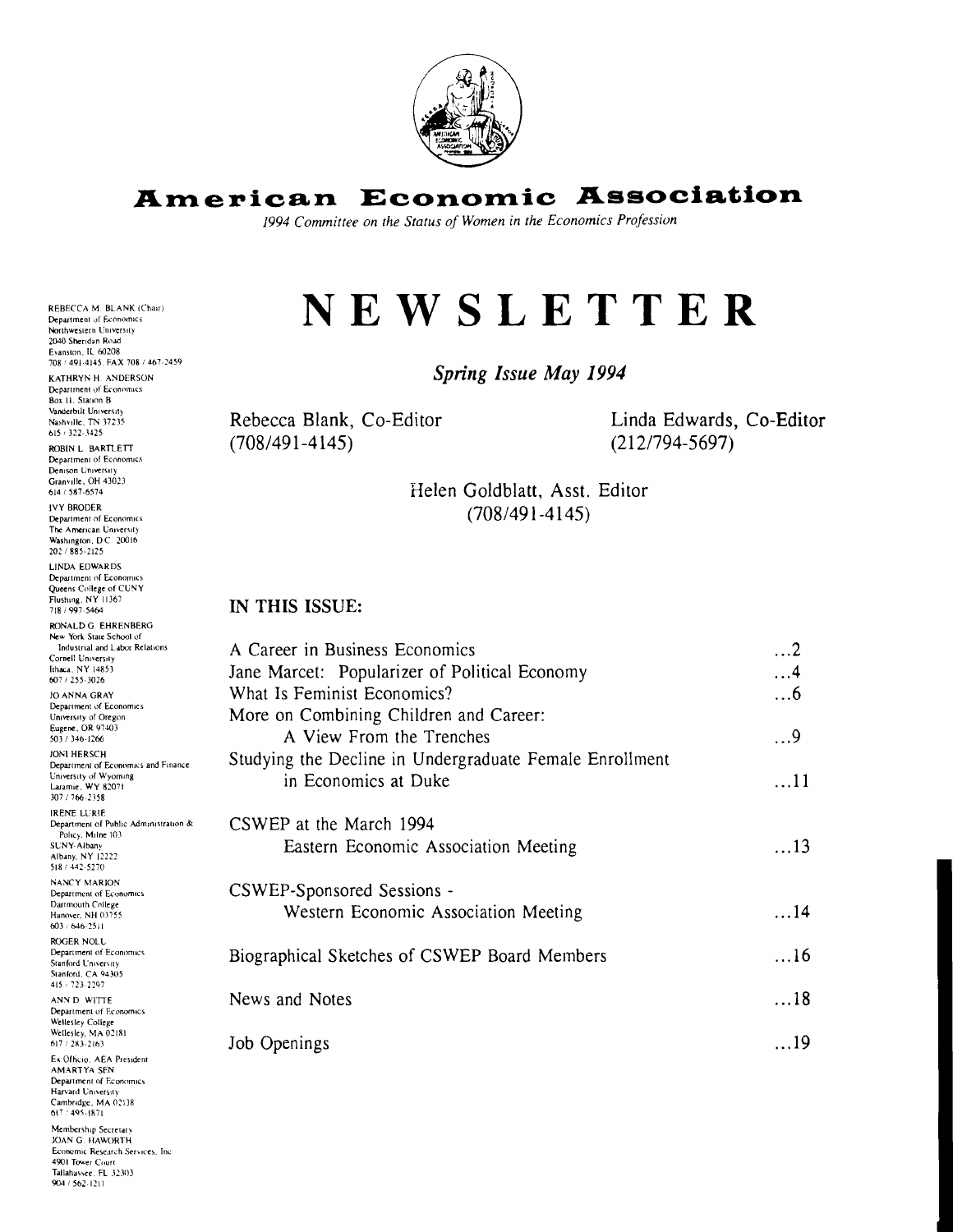# **A CAREER IN BUSINESS ECONOMICS**

#### *Kathleen B. Cooper Exxon Corporation*

My career as a business economist has spanned more than 20 years. Most of that time was spent in commercial banking, but the last three years have been in a dramatically different environment: the oil sector.

I should emphasize that I have always worked in a staff department, which has no doubt influenced my view of the role of a business economist. Economists in a separate staff department tend to be given freer rein to choose which issues should be analyzed and to take a longer-term focus, in contrast to economists in line departments. They are a more integral part of day-to-day decision-making but have little choice in research topics.

My first job after earning a Master's degree in Economics was with a regional bank, United Banks of Colorado. As remains true today, economists who work for such institutions spend most of their time on macroeconomic issues and forecasting, with a strong regional focus. I was able to be part of and contribute to the planning effort by developing a "what if" model of the bank's financial statements. While remaining in this position for ten years, I earned a Ph.D. in economics and bore two beautiful sons. New challenges awaited, however.

I moved on in 1981 to a financial economist position at Security Pacific Bank in Los Angeles, where life and work were much more exciting. I was very much involved in the bank's funding decisions and worked closely with bond traders for several years. In late 1985 I became Chief Economist of the institution -- managing a staff of 40 people involved in financial markets, international credit risk, industry risk and regional research. This period, though challenging, was extremely rewarding. In addition to the publications and forecasting work, I served as a member of several key policymaking committees of the bank: the Finance, Pension Fund, and Risk Management Committees.

In 1990 I accepted the position as Chief Economist of Exxon Corporation -- a chance to work for a truly multinational company and to learn firsthand how economists can make a contribution in the nonfinancial world. And, indeed, I learned how very differently the two worlds operate. Financial institutions concern themselves primarily with the next year or two. Petroleum companies, on the other hand, focus on the next 10 to 20 years. Yes, people pay attention to next year's earnings, but investment decisions truly are based on long-term considerations.

Another key distinction between financial and nonfinancial companies is that microeconomics is more important than macroeconomics in the nonfinancial world, and I am convinced this statement applies not just to the petroleum industry. Energy and environmental policy issues, which absorb at least half of my time, are paramount in understanding the future potential for the industry. Understanding the interplay of price and GDP elasticities is also of significance, as are techniques for dealing with uncertainty.

**2** - **CSWEP** *Newsletter, Spring 1994*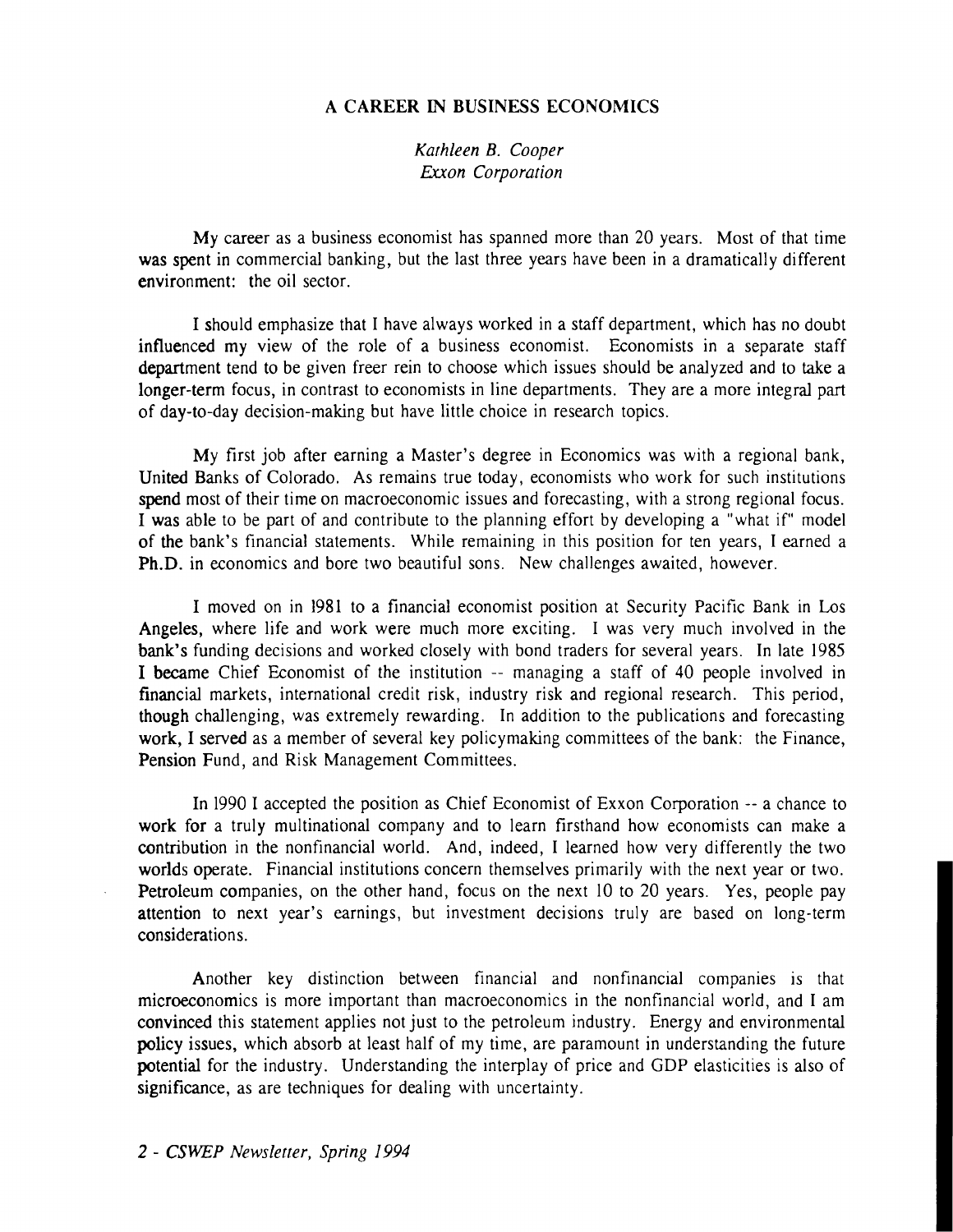A final important dissimilarity is that nonfinancial companies are more internally and technically focused than financial firms. They are willing to spend many more resources to understand an issue in-depth, but the flip-side is that they are not as concerned with the broad range of issues that concern financial company management, and therefore financial economists. In simplistic terms, financial economists must know (at least) a little about a lot of issues, whereas nonfinancial economists must focus more carefully on the intricacies of their particular slice of the economy.

In looking back over my years as a business economist, several guidelines come to mind that have helped me make solid contributions and have made my work much more enjoyable. I offer them as examples of ways economists can add value to their organizations.

**<sup>a</sup>Develop a clear understanding of how your company's business relates to the economy.** Commercial bank economists know that loan losses always rise during recessions and which industries tend to be hardest hit. They start giving signals early to slow the credit process. They study interest rate spreads (a key ingredient for profit margins for banks), and they enhance their understanding of financial markets in order to give advice on short-term versus long-term financing. At petroleum companies, economists must remind management that price elasticities may be close to zero in the short-run, but they are substantial in the long-run.

Play the role of the skeptic. At a commercial bank, when lending officers and/or management argue that the economy will go on booming (or declining) far past what a normal cycle would call for, the economist should ask why. At a petroleum company, when management believes that oil prices will rise persistently into the future, the economist should ask why. After all, the economist should consider herself as the guardian of the company's portfolio of assets/investments, and history's lessons should be brought to bear on decisions affecting it.

Serve on task forces organized by industry trade groups, such as the **American Bankers Association or the American Petroleum Institute.** Such involvement plays a powerful instructional role for an economist on industry-specific issues -- making one better acquainted with industry concerns and better able to provide relevant advice to management.

**<sup>a</sup>Serve as ambassador for your company with the "outside world."** Every business needs someone who has a broad world view to explain why it acts in certain ways. Whether those explanations are for customers, Congress, or the general public, there is no substitute for such an ambassador.

The bottom line for success as an economist in a business environment is to be both relevant and realistic in the advice provided to your firm: learn what drives your firm and strive to develop realistic, market-oriented solutions. If these responsibilities and challenges sound rewarding, then a business economics career may be just right for you.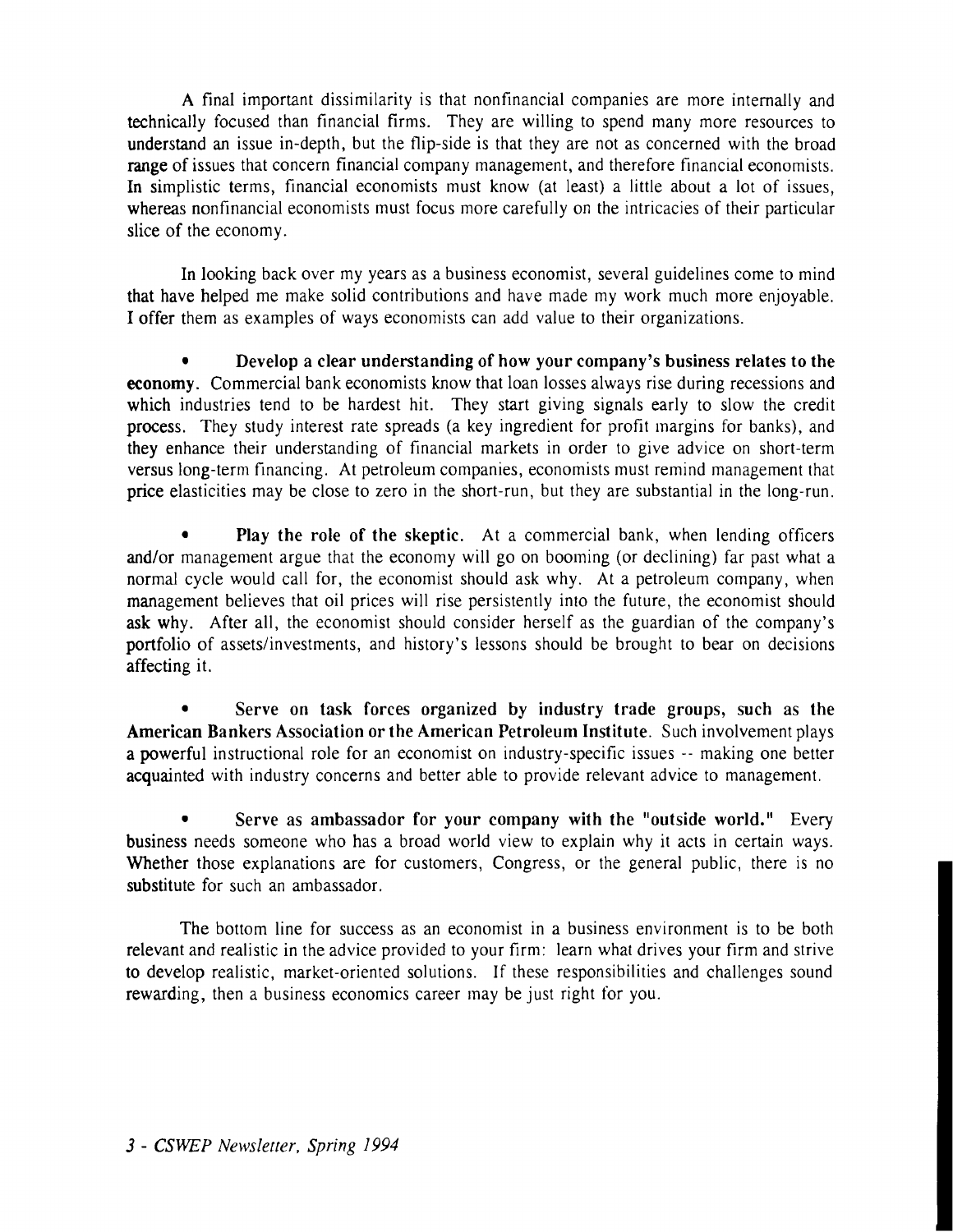# **JANE MARCET: POPULARIZER OF POLITICAL ECONOMY**

# *Bette Polkinghorn California State University, Sacramento*

Jane Haldimand Marcet (1769- 1858) was a pioneer writer of scientific textbooks, three of which were on the subject of political economy. Of Swiss descent and British birth, she was the eldest daughter of the prominent London banker and real estate developer, A.F. Haldimand. Her education was entirely at home as a student of the best tutors available. Although it was unusual for the time, she was taught the same subjects as were her brothers. She studied chemistry, horsemanship, biology, history, Latin and related subjects. She was exposed to the writing of Adam Smith and was a very good student.

At the age of 15 she was catapulted into adulthood by the unexpected death of her mother. Suddenly she was expected to be her father's hostess. He entertained lavishly with two or three large parties a week, to which he invited the major scientists, politicians and others who were visiting London. Through her contact with these figures she became conversant with most of the scientific minds of Europe. Her father never remarried and Jane remained as his hostess for the next fifteen years. During that time she developed a strong interest in the intellectual questions of the day.

When she was 30 years old, Jane married Alexander Marcet, whose profession was medicine, but whose hobby was chemistry. He urged Jane to continue her study of chemistry. With the support of her husband and the publisher Longman, she wrote her first book -- on chemistry. It was an unheard of success, going to sixteen editions and selling more than 160,000 copies in the U.S. alone. One of the early editions was read by the then bookseller's apprentice, Michael Faraday, who always acknowledged her as his inspiration and "first teacher." Eventually she wrote other books in the natural sciences including physics, geology, astronomy and botany.

After the success of her first book on chemistry, she departed from her husband's intellectual interest and struck out independently -- this time on political economy. She knew both Malthus and Ricardo personally and also had contact with other members of the London financial community through her younger brother who was a director of the Bank of England. As her brother and father continued to make their home with the Marcets after Jane's marriage, they were able to discuss current economic events at length and frequently did so.

Jane Marcet's first book on political economy, titled Conversations on Political Economy, appeared in England in 1816. It was to go to fourteen editions including Dutch, French, German and Spanish translations. While following generally the ideas of Adam Smith, it contained an early form of the wages fund doctrine -- even before the appearance of Ricardo's Principles. That does not mean, however, that she should be credited with the origination of the idea of the wages fund rather than Ricardo. The subject was so important as a part of classical economics and they were such close friends that surely they would have discussed it at length long before either of their books were published.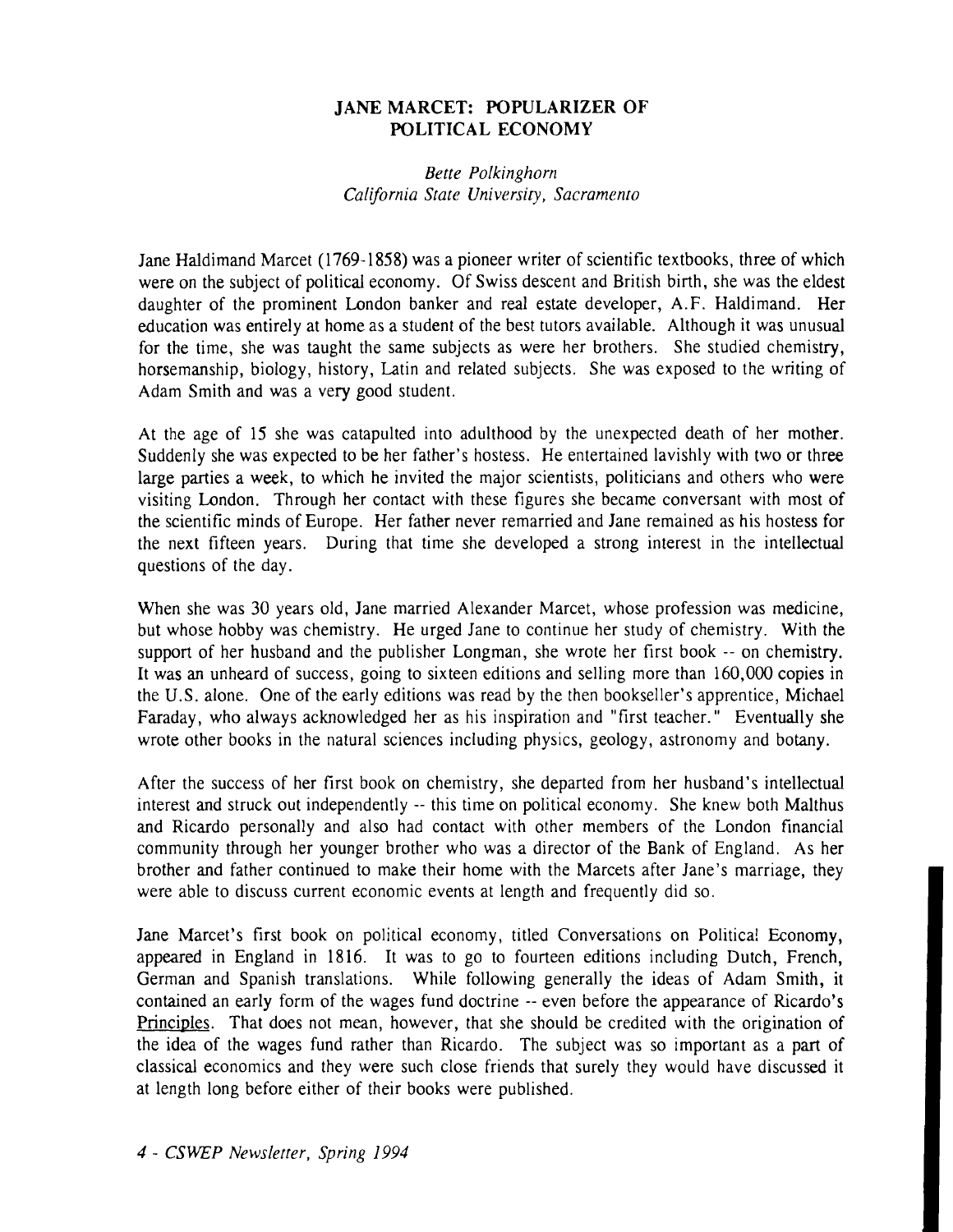Even more important, however, than the wages fund doctrine was a subject on which Ricardo and Marcet disagreed. It was a pillar of classical economics -- the labor theory of value. To Ricardo the labor theory of value was fundamental, but Marcet thought it was wrong. Instead, she agreed with J.B. Say, who held that the source of value was utility. Marcet, Malthus and Ricardo discussed this point again and again and Malthus and Ricardo never agreed with Marcet. In fact, Malthus wrote to her when the Conversations on Political Economy appeared and criticized her for this view which he likened to that held by Say.

Jane Marcet wrote two more books in political economy. In 1833 she published a book designed to be read by the laboring classes. It was titled <u>John Hopkins's Notions on Political Economy</u>. The work was composed of several stories which dealt with different topics including wages, prices and international trade. At a time when the middle and upper classes feared unrest and revolution might engulf Britain's working class, the book taught that the interest of the middle class and the working class were the same, not opposed. Middle class profits led to working class employment and prosperity for all. Late in her life she published a third book on political economy, Rich and Poor, (1851). It was written to teach the principles of classical economy to children. It presented the ideas in a very simplified manner and avoided any controversy.

By the end of her life she had published nearly thirty different books -- an almost unbelievable accomplishment. She had introduced political economy to many who would otherwise have known nothing about it. She had seen the condition of the people improved from that of the hungry and desperate decades of the early nineteenth century, and she had attained her long held goal of being "useful" to the world around her.



More Sylvia by Nicole Hollander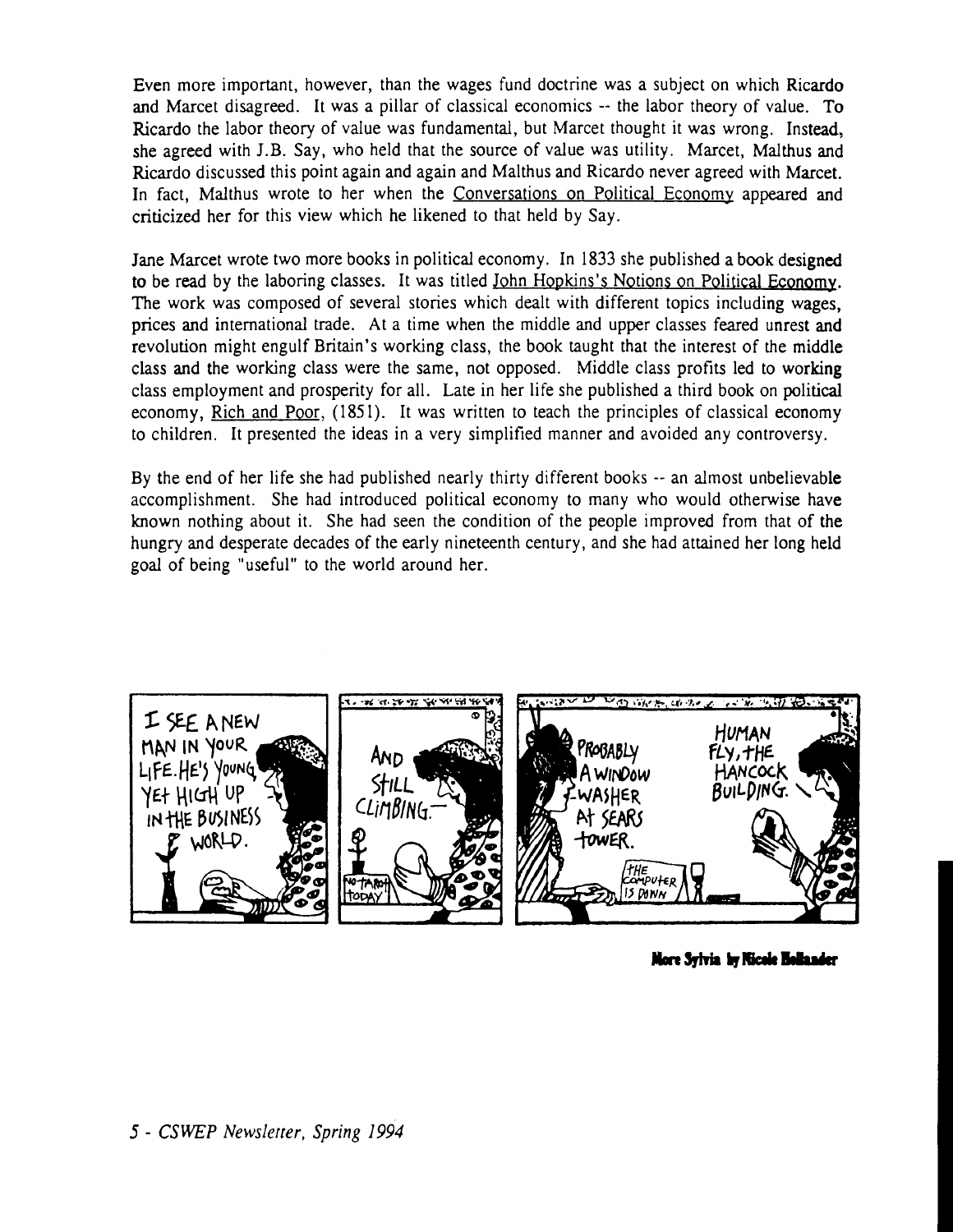#### **WHAT IS FEMINIST ECONOMICS?**

*Marianne A. Ferbcr Universiiy of Illinois, Champaign-Urbana* 

#### *Julie A. Nelson Universiiy of California, Davis*

Can feminist theory have something to say about how we do economics? Twenty years after feminism became a force to be reckoned with in the other social sciences, a number of economists are finally saying, "Yes." Economics remains the most male-dominated of the social science disciplines: in the composition of the practioners; in the issues thought to be important enough to study and to teach the next generation; and, as is now being pointed out, perhaps in its basic assumptions and methodology as well. After reviewing some of the ways that feminism and economics might be combined, we will argue that a feminist economics based on a new understanding of objectivity will be less biased and more useful than current practice.

One way in which one might combine feminism with economics is to take what Sandra Harding (1986) has called the "feminist empiricist" position. In this view, it is not the models and methods (as taught in this country's premier graduate schools) that are limiting, only the way many economists have applied them. Since objectivity is commonly understood among economists to mean setting aside one's experiences, emotions, and political commitments, and rigidly following the rules of logical proof and replicable empirical research, any deviation from such rules may be seen as flirting with unscientific subjectivity, relativism, and irrationality. Feminism may determine the ends we pursue but, in this view, may not enter into discussions about the scope of the discipline or the adequacy of the tools we employ. Certainly many feminists in our profession find this position congenial, and--with some justification--fear that encroachment of feminism beyond this circumscribed area could have negative effects on the profession of economics or on women's status within economics.

While the contributions of "feminist empiricists" to economics have been substantial, a number of feminist economists have recently begun to ask if the fundamental assumptions and methods of the discipline might themselves be gendered. One might note, for example, that objectivity, separation, logical consistency, individual accomplishment, mathematics, and science itself have long been culturally associated with rigor, hardness--and masculinity. At the same time, subjectivity, connection, "intuitive" understanding, cooperation, qualitative analysis, and nature have often been associated with weakness, softness--and femininity. Since the image of economics seems to be molded more around the terms in the former list than the latter, one might entertain the notion that economics has "masculine" gender, in this cultural sense.

This simple premise may, however, lead to very different conclusions. One which we find unappealing is the conclusion that feminists should therefore try to "turn the tables." Proponents of this feminine "difference" approach to scientific practice would advocate the simple replacement of masculine-associated values with feminine-associated ones. One would focus on cooperation, for example, instead of competition, and use qualitative methods instead of quantitative, if one followed this line of reasoning. Such a notion of a "feminine" economics, or, if practiced only by women, a "female" economics, is in our view fraught with danger. It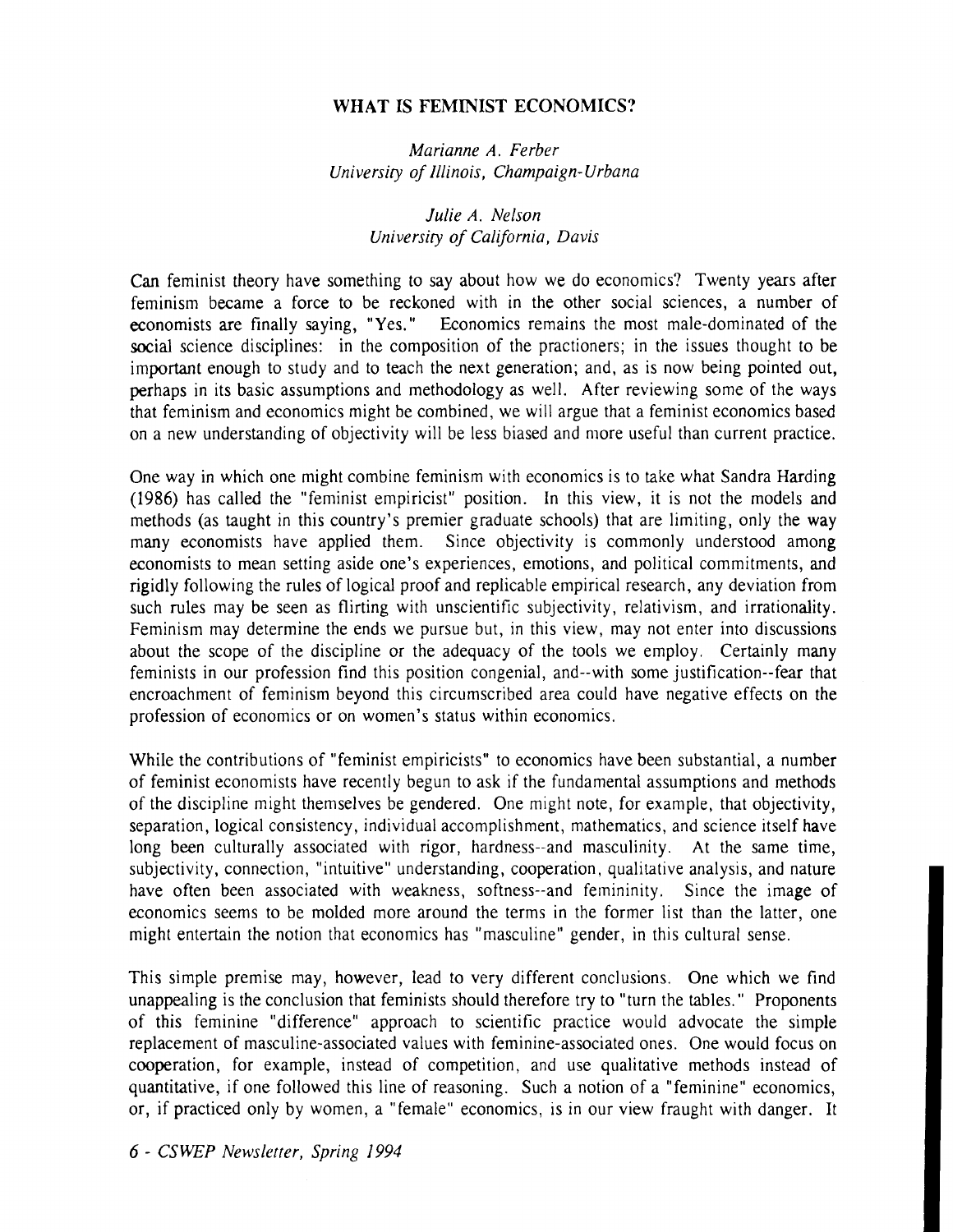throws out all that is good about current economics, while at the same time reinforcing stereotypes about science and about presumed innate differences between women and men. Another conclusion we find relatively unhelpful is the response associated with Postmodernist theory. Postmodernist (or "deconstructionist'') theory takes all human projects to be "texts" or "discourses" to which techniques of literary criticism can be applied. To a Postmodernist, for example, neither the distinction science/nonscience nor the distinction masculine/feminine reflects any non-linguistic underlying reality. While this approach has become popular in many academic circles, feminist scholars remain divided about its merits, and few economists have mastered the theory's esoteric vocabulary. On the grounds that if one wants to speak to practicing economists one should speak the same language, we will not outline this position further here.

The approach we find most promising is a line of feminist research which argues that the scope and methods of economics need changing, not because they are too objective, but because they are not objective enough. It is not so much that current economics is wrong, as that it is incomplete; not so much that it is inadequate for studying women or for studies done by women, as inadequate for all applications and practitioners. Drawing on work by feminist theorists on gender and science (e.g. Harding, 1986; Keller, 1985), current economics may be seen as circumscribed by distinctly masculine biases. We may call this a "social constructivist" position, because it recognizes that economic models and methods are not the result of divine revelation, but rather are created by human beings functioning in a social context. Part of this context has been a systematic assignment of higher value to topics and qualities considered masculine than to topics and qualities considered feminine.

Let us take, as central examples of masculine bias, the definition of economics around the image of the individual economic agent and the primacy of formal mathematical modeling, and see how these biases can be overcome.

The central character of mainstream economic analysis is the rational, autonomous agent whose only contact with others is through trade. The fundamental question of economics has been defined as the investigation of how much an agent makes choices in a world of scarcity. Even macroeconomists are now expected to base their work on theories of the individual, rational agent. Yet these notions of autonomy, choice, and scarcity are not objective or neutral. Interdependence, habit, coercion, and abundance are arguably also important aspects of human life. Rather than pose an either/or choice, a feminist economics can encompass these disparate views within a broader discipline formed around a central notion of economic "provisioning." Adam Smith, for example, defined economics, not as about choice, but as about the production and distribution of all of the "necessaries and conveniences of life," placing emphasis on the things that human beings need to survive and flourish. These goods, services, and activities may be freely chosen by individuals acting in markets, but they also may be assigned to them within families, by tradition, or by coercion. Broadening the focus from choice and markets to provisioning brings issues of particular concern to feminists out of the margins and into the core. Discrimination, for example, can be analyzed in terms of attitudes and institutions which deny women choices, rather than merely in terms of rational choices by autonomous agents. Caring labor--traditionally done by women for children, the elderly, and infirm--also enters the core of this analysis, instead of remaining awkwardly situated on the margins of a modeling space which allows only for individuals whose autonomy is not compromised by childhood, old age, or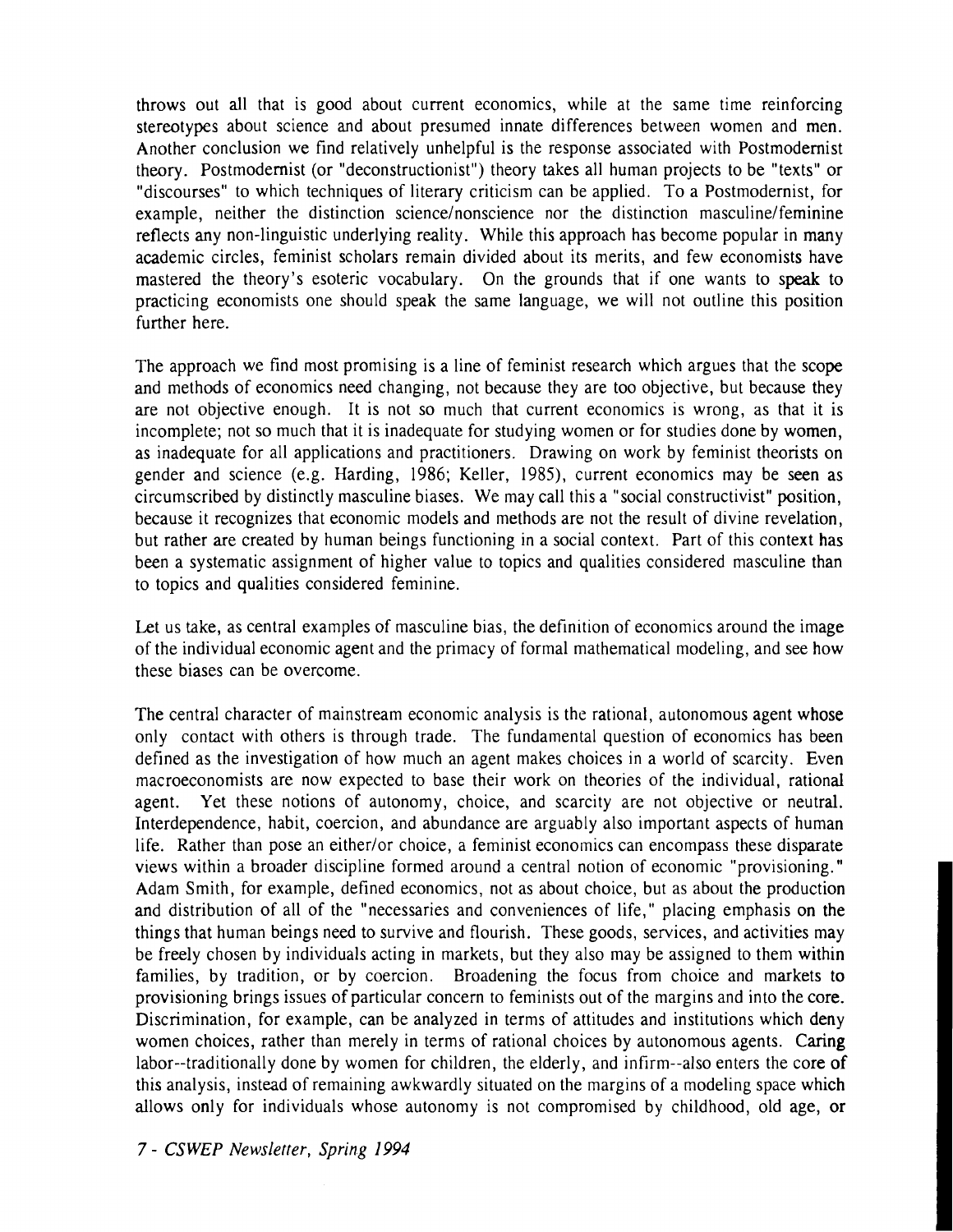illness.

Formal mathematical modeling has been granted the high ground among possible methods, and sophisticated econometrics applied to secondary data sources has also been granted prestige. In contrast, feminists, recognizing that models are always metaphors, and that formal modeling and formal econometric testing are only some of the routes to explanation and understanding, see a richer and more varied menu of methods as appropriate. While current methods of logical deduction and high-powered econometrics may seem to be hard, logical, scientific, and precise, this does not mean that alternatives have to be weak, illogical, unscientific, and vague. In fact, by putting too much reliance on narrow formality, our discipline is in danger of becoming rigid, irrelevant, inhuman, and shallow. A discipline which is more concerned about understanding, and less concerned about preserving its "masculinity," would be freed to become flexible, attentive to context, humanistic, and rich, **as** *well as* hard, logical, scientific and precise. For example, one recent discussion among feminist economists focused on economists' tendency to overuse pre-existing data, and underinvest in the skills and effort necessary to collect new information.

If the feminist critique takes hold, economics may well come to be less biased, and, it is to be hoped, more helpful in addressing policy questions. A discipline which focuses on questions of provisioning for human life rather than exclusively on questions of choice, and, which includes other forms of investigation besides mathematical modeling, is also likely to be more understandable and human. Such a transformed economics may even lose its reputation as the "dismal science."

Harding, Sandra. 1986. *Perspectives on Gender und Science.* London: Falmer Press.

Keller, Evelyn Fox. 1985. *Reflections on Gender und Science.* New Haven: Yale University Press.

Note: Ferber and Nelson are co-editors of *Beyond Economic Mun: Feminist Theory and Economics* (University of Chicago Press, 1993).

BIBLIOGRAPHIES ON FEMINIST ECONOMICS are available from the International Association for Feminist Economics (IAFFE). To request "New Publications on Feminism and Economics--A Listing" (2 pages), "Published Works on Feminism and Economics--A Bibliography" (6 pages), "Economics Working Papers: Women, Families, and Policy" (11 pages), and/or "Economics Working Papers: Feminist Theory, Philosophy, and Pedagogy" (11 pages) send a self-addressed stamped envelope to April Aerni, Business and Economics Department, Nazareth College of Rochester, 4245 East Avenue, Rochester NY 14610. (These bibliographies are also available electronically to Internet users through the FEMECON network. To LISTSERV@BUCKNELL.EDU, send (in the text, not the subject line) the message INDEX FEMECON-L to have information on the current file names sent to your e-mail address. Then send the message GET FEMECON-L file name to request a document. If you would like to be included in the (free) electronic discussion group, send the message SUBSCRIBE FEMECON-L] [[To join IAFFE and receive (by mail) the IAFFE newsletter and conference announcements, contact Jean Shackelford, Dept. of Economics, Bucknell University, Lewisburg, PA 17837,  $\le$  ishackel@bucknell.edu  $>$ .]

8 - *CSWEP Newsletter, Spring 1994*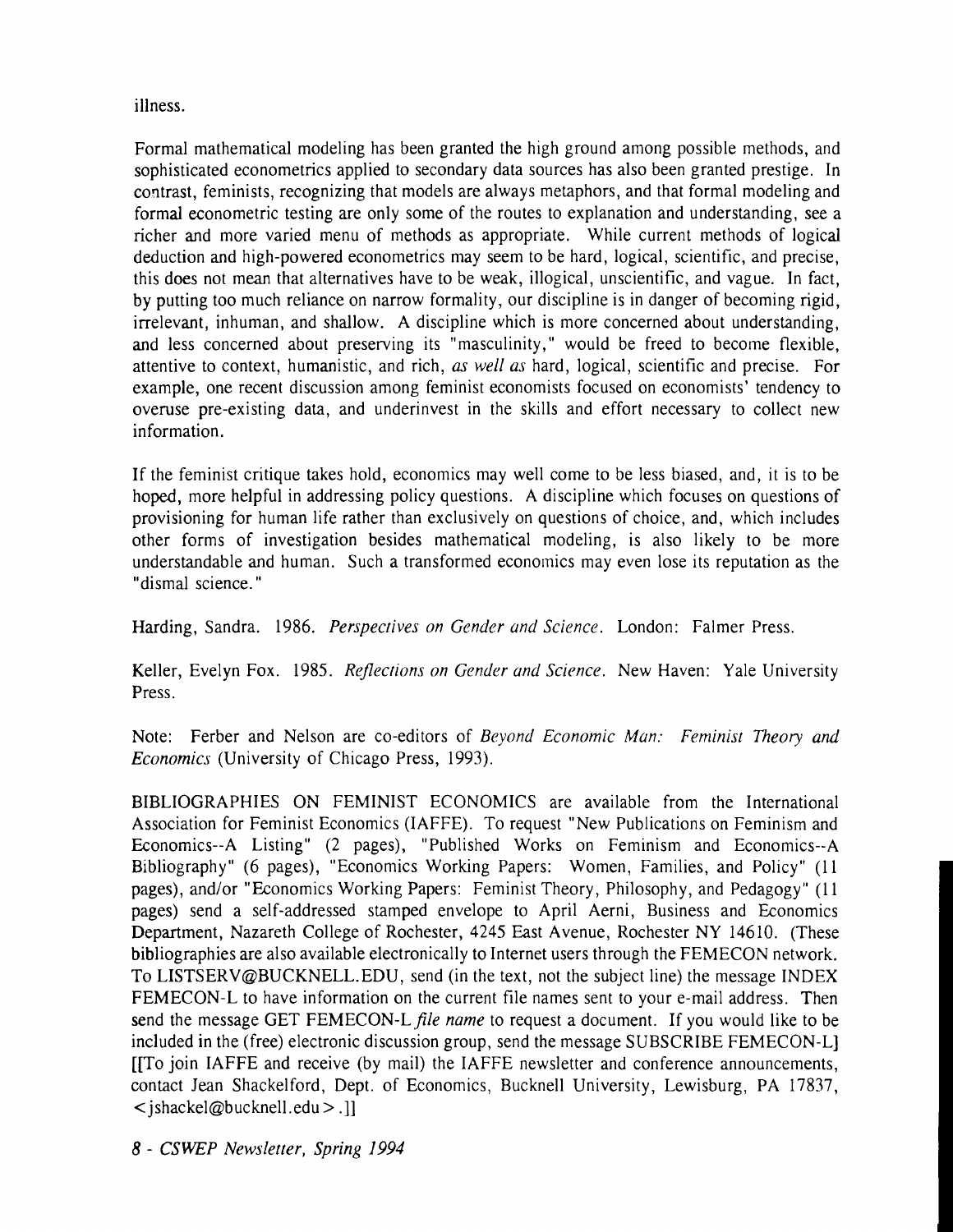# **MORE ON COMBINING CHILDREN AND CAREER: A VIEW FROM THE TRENCHES**

#### *Amy Ellen Schwartz New York University*

I am one of those women who, against all the received wisdom, has chosen to face child-bearing and child-rearing while still an assistant professor. I have heard quite a bit from women economists, older than I, along the lines of: "I don't think I could be where I am if I had had children" and "women who have children while they are assistant professors always feel guilty about one thing or another - about not spending time with their children or not spending enough time doing research." I can't say I disagree with any of this, however, I think we need to move beyond the negative and hear something about the positive. We hear all about the guilt and the problems but little about the successes. I'd like to share some of my own experience, which, while difficult, has been essentially good. Women do successfully combine children and career. We need to think about ways to make it easier and think about the barriers that prevent women from doing so.

My life as a professional economist began one month into my first pregnancy, when I interviewed for jobs at the ASSA meetings. The pregnancy was carefully timed. I would spend August with the baby and then my husband would take over before his post-doc began in January. It all worked surprisingly well, although I had seriously underestimated the difficulties of interviewing and presenting papers during pregnancy and later, of caring for an infant. While I didn't finish my dissertation that summer, as planned, I was not the first, or the last, new assistant professor to finish a Ph.D. in the summer following the first year teaching.

My second child was born just before my husband's post-doc ended and my search for a new job began. This time, interviews began less than two weeks after the birth. Certainly this was hard, but well worth the extra money and effort spent to take my family to the meetings. We solved the joint location problem and I chose an academic position that I am happy with.

I must admit I juggle and worry, but find myself getting enough research done to safely "stay in the game." My sense is that all junior faculty worry about their research but I accept that, in contrast to many others of my cohort, these will not be my most productive years. I am often jealous of the time and energy of my colleagues who are either childless or have wives taking care of their children. I wish I could do with less sleep, had more energy and could leap tall buildings in a single bound. Unfortunately, I can't.

I accept Jennifer Reinganum's view that "reputations are largely made (or not made) in the first 5-7 years following the Ph.D," (CSWEP Newsletter, 1991) and, to the extent that I am less productive during these years than I might have been, I run the risk that my reputation will suffer. I am, however, betting that it will be possible to regain whatever ground was lost. At 32, I see my children growing (they are 5 and 2) and the demands of family life lessening. I look forward to a more productive time in the future.

The belief that "you can't be successful and productive if you have children" may too easily lead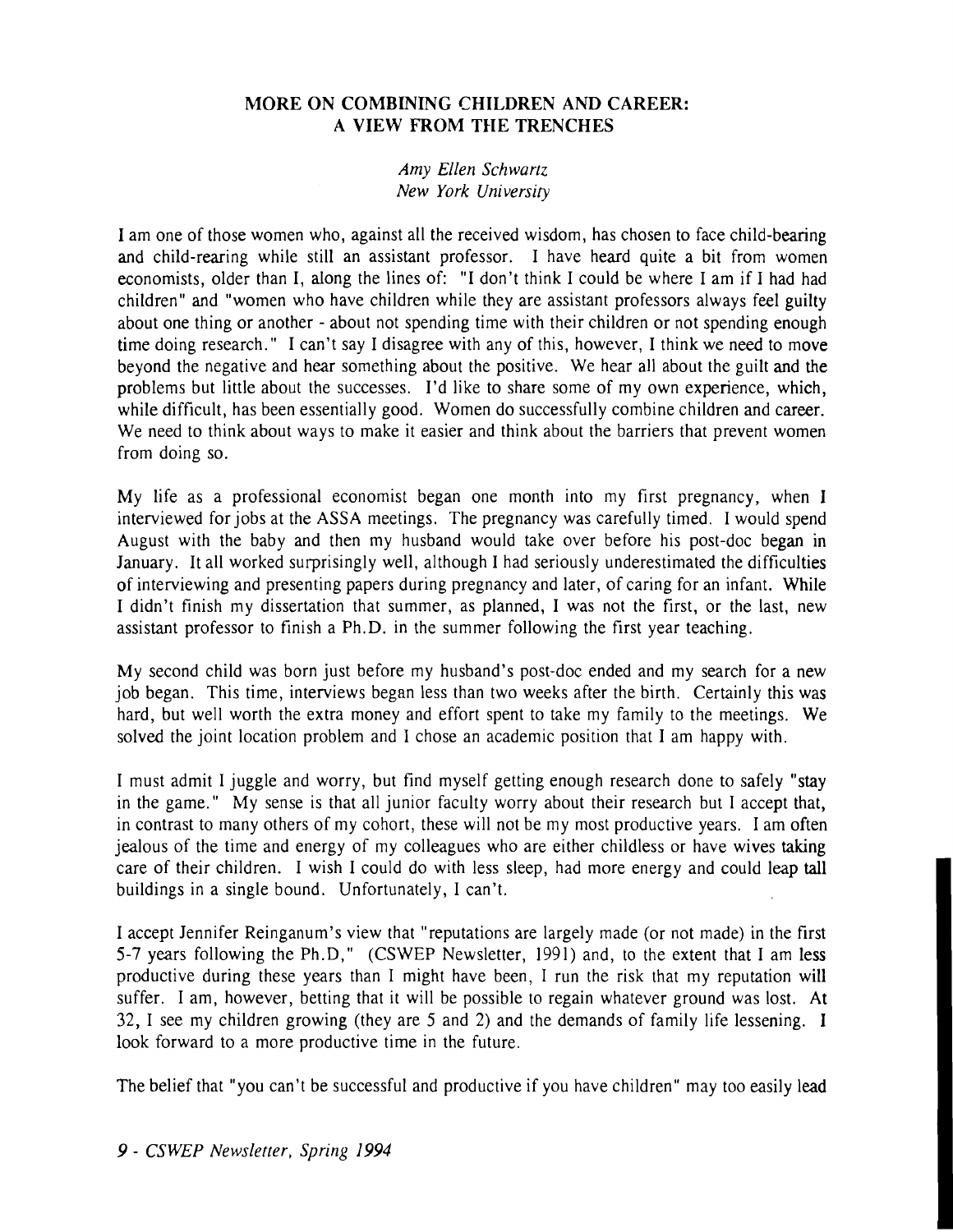economists to be less likely to hire or promote mothers. This is unfair and the profession should be sure it doesn't happen. One step in this direction is to allow assistant professors to stop the tenure clock, perhaps for a year, when a child is born or adopted. We should start talking about other ideas, too.

Overall, I am happy to be combining children and career even if it's not always easy. And, perhaps, changes are possible that will make it even easier in the future when trying to do both should be encouraged.

#### 

#### REQUEST FOR INFORMATION: DOES YOUR UNIVERSITY HAVE A POLICY ON THIS?

One of our members has inquired about an issue that none of CSWEP's board members know the answer to, and which we think is very important given the growing number of women in economics: Does your university have a policy on whether they will reimburse child care expenses at professional conferences? Or, if you have an annual fund for professional travel, will your university let you spend some of that money on child care? We suspect that most universities haven't confronted this issue, but it will become increasingly important, particularly now that the AEA is sponsoring child care at the annual meetings. For those who want to persuade their universities to cover these expenses, we would like to know if any of you have been able to use university travel and conference funds for child care. Please write Rebecca Blank, chair of CSWEP, at the address on the back of the newsletter. We'll compile any information we collect and report back in a future newsletter.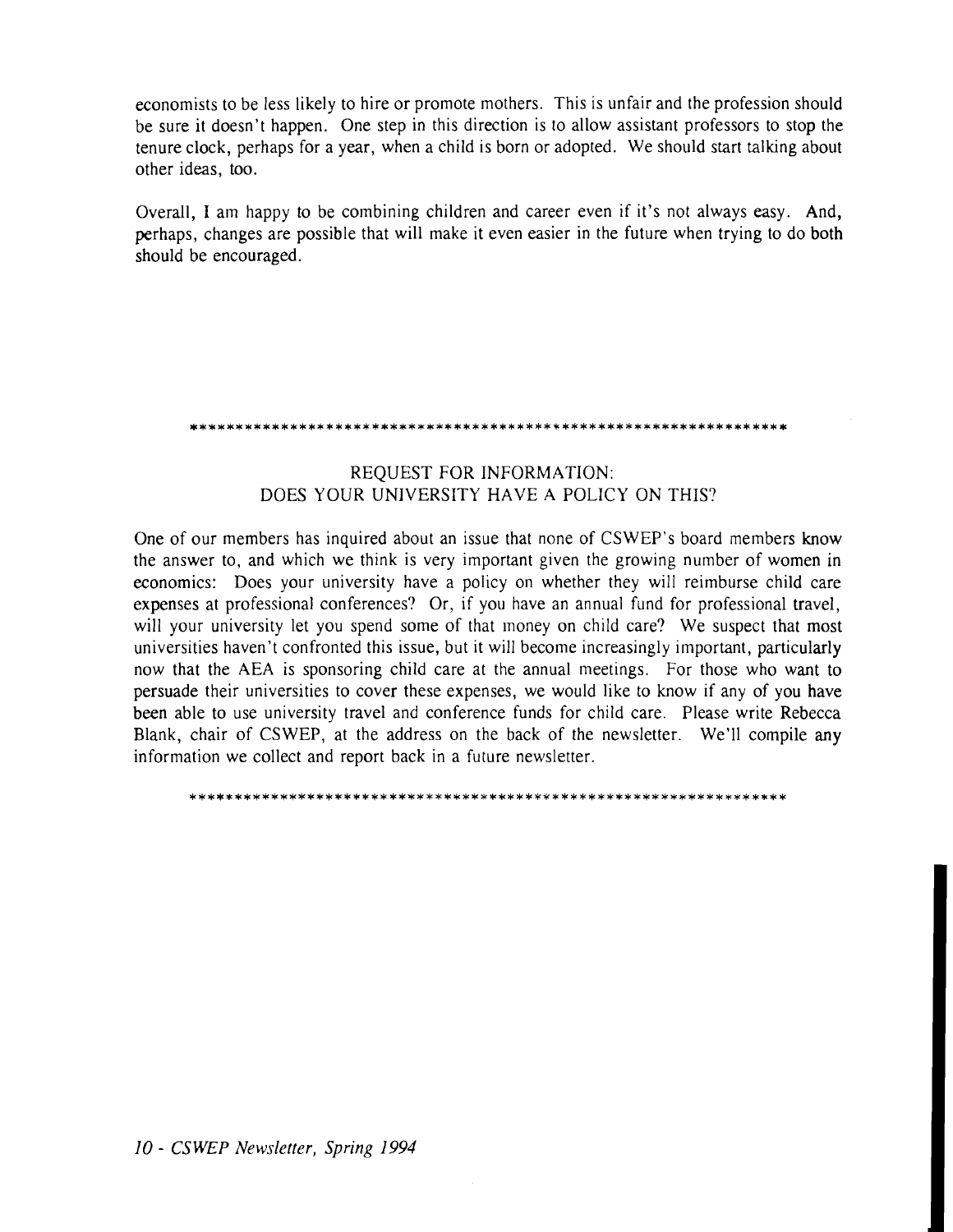# **STUDYING THE DECLINE IN UNDERGRADUATE FEMALE ENROLLMENT IN ECONOMICS AT DUKE**

# *Elizabeth Misol Vijaya Ramachandran*

#### *Duke University*

Between 1986 and 1993, the number of women majors in the Economics Department at Duke University declined by 56 percent, while male enrollment among undergraduate Economics majors dropped 32 percent. We recently undertook a project to understand the reasons for the disproportionate decline in female Economics majors at Duke, and to determine the factors that make the academic environment more or less conducive to female participation. We compare the results of our survey at Duke with responses to an identical survey distributed at Wellesley College. Although many departments are facing declines in undergraduate enrollment, we do not know how the gender mix has changed at other places. We hope this article might interest others in similar analyses in their own department.

#### Study Design and Data

Our data consisted of detailed enrollment records for all undergraduate Economics majors dating back to the spring semester of 1987. For women, the number of majors has dropped by 56% while for men it has fallen by 32%. Over the seven year time span, academic performance of Economics majors (as measured by overall GPA) has risen by nearly 11%. The improvement over time for men is twice that of women; while men's Duke GPA rose by 13%, that of women rose by 7%. Overall, grades earned by Economics majors in Economics courses improved by 11 %. The Economics GPA of men rose by 13% while that of women rose by 6%. The class rank of Economics majors rose by nearly 13% from 1987 to 1993. Most of this change can be accounted for by the improved performance of the men. Their class rank rose by approximately 21 %. The class rank of women remained essentially unchanged over this period; it rose by less than one percentage point.' Our results indicate that female Economics majors earned higher grades overall at Duke than their male counterparts for almost every semester. Women were not necessarily earning better grades than men Economics majors in their Economics courses, yet their overall Duke GPA is consistently higher.

The second part of our study included a survey. A nearly identical survey was distributed at Duke and at Wellesley College. However, the Wellesley sample is small and non-random. The survey asked questions regarding classroom experiences, methods of learning, and future plans. **A** few responses are discussed below. Our question asked: **To what extent do your Economics courses use the method you prefer? Often, sometimes, or rarely?** Here Duke and Wellesley women responded rather differently. Twenty-seven percent of Duke women majors found that their Economics courses often used their preferred method of teaching, while at Wellesley the number of women who answered "often" was 75%. A question on mentoring revealed that 22% of Duke women have mentors in the Economics Department. At Wellesley

<sup>&</sup>lt;sup>1</sup> All of the changes in GPAs and class rank described above are statistically significant at the p = .05 level. The sole exception is the change in class rank of women **Economics students**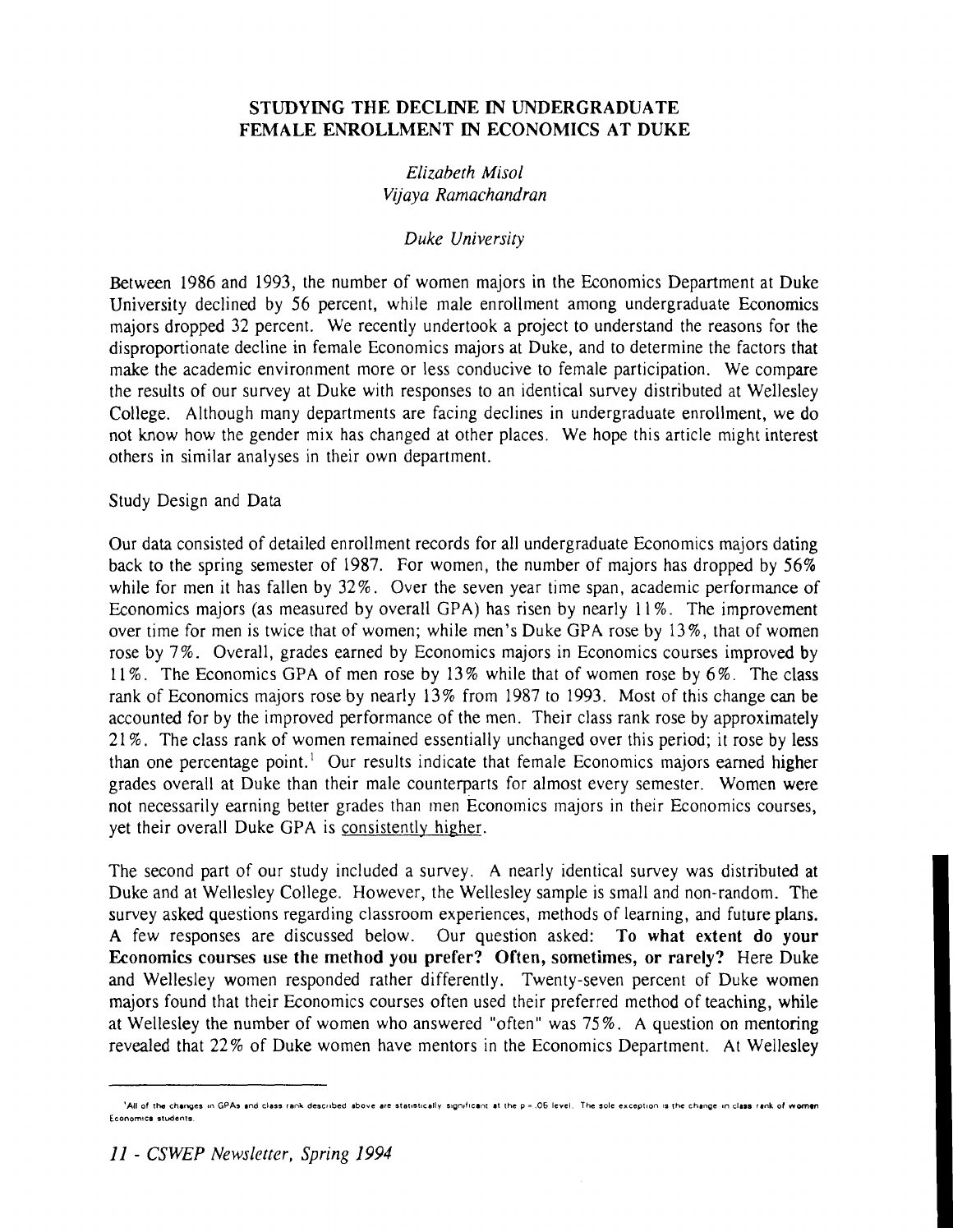that figure is 92 %.

We sought to find out whether the experiences of women Economics majors had impacted on their self-esteem. Specifically, the question posed was: **Do you think that your self-esteem has changed as a result of taking Economics courses? Yes or no? If yes, has it increased or decreased?** At Duke, women Economics majors were split about evenly on the question of whether Economics had affected their sense of self-esteem; 46% reported a change and 54% indicated no change. Of those Duke women who felt that their self-esteem had been affected, there was no clear consensus as to whether the influence was positive or negative. At Wellesley, 83% of the women we surveyed felt that their self-esteem had changed as a result of Economics, and for 100% of those surveyed, it had increased.

Duke women have also rarely had women professors in their Economics courses. At Duke, 67% of the respondents had never had a woman faculty member for an Economics course. Of the Duke respondents, 24% had been taught by a woman once in Economics, while 9% had a woman professor twice in the major. As a follow-up question, women were asked about the number of women economists in their departments **(Is this of concern to you?)** Sixty-seven percent of Duke women were concerned about this issue.

The last question on our survey asked women whether their perception about the gender distribution of Economics influenced their interest in the field. The responses to this question revealed that for most women at Duke and Wellesley their perception that Economics is dominated by men does not influence their choice to pursue studies or a career in the field.

Conclusion

This study brings to light differences between male and female enrollment and grade point averages in the Economics Department at Duke. Survey results reveal significant differences in perceptions and experiences between women at Duke versus Wellesley. We would be happy to send out copies of our full report, including a copy of the questionnaire that we used. We would be very interested in hearing about comparative studies and results at other schools. Contact either of us at Sanford Institute of Public Policy, Duke University, Box 90237, Durham, NC 27708-0237.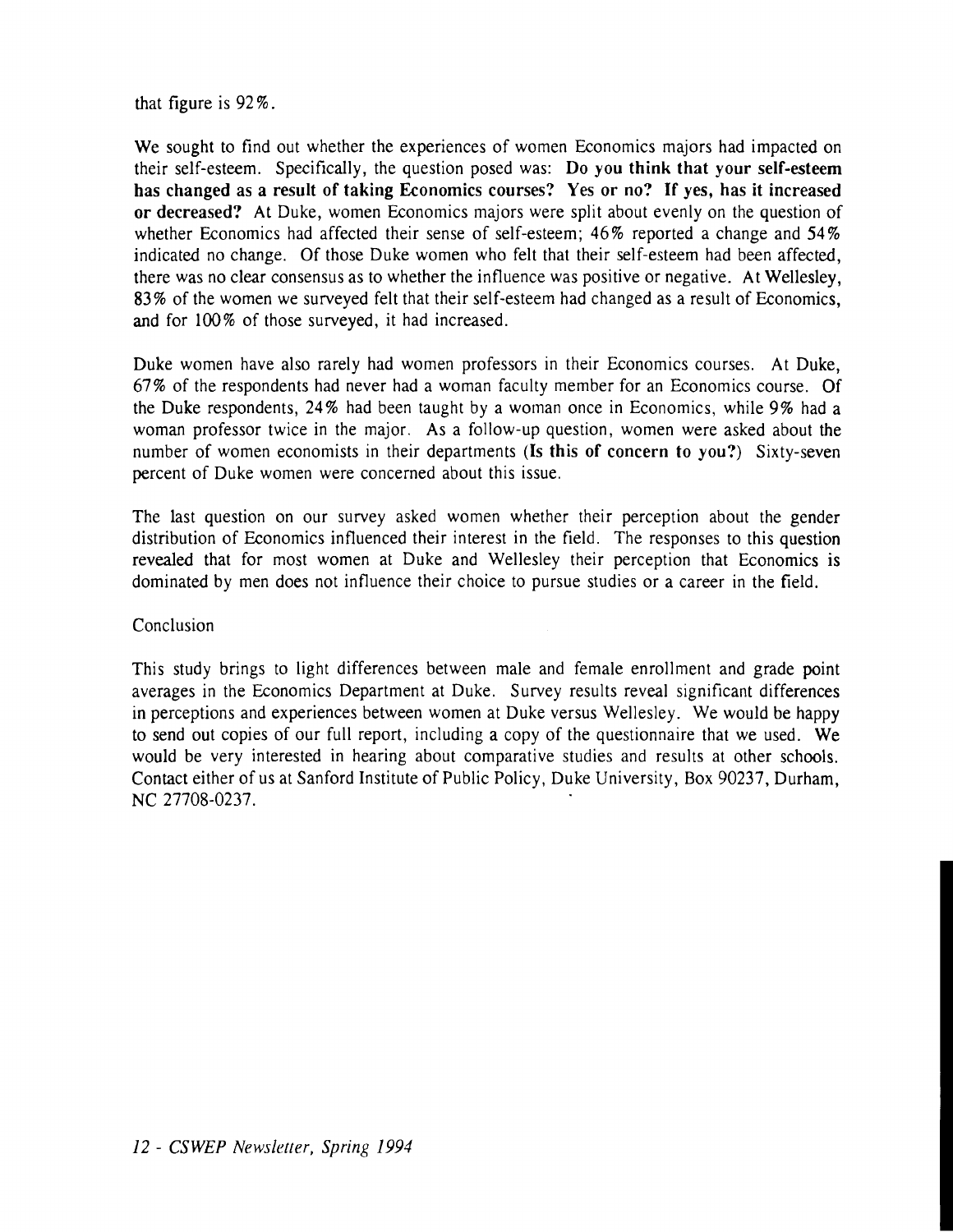# CSWEP AT THE MARCH 1994 EASTERN ECONOMIC ASSOCIATION MEETING

# RESOURCE ALLOCATION WITHIN THE FAMILY

*Linda N. Edwards Queens College, CUNY* 

The first paper in the session, "Expenditure Decisions of Divorced Mothers and Income Composition", was by Daniela Del Boca and Christopher Flinn (New York University). The question addressed by this paper is whether custodial parents allocate income differently when its source is a child support payment as compared to when its source is their own earnings. Using data from the Consumer Expenditure Survey, the authors report that the marginal propensity to consume on children is significantly greater out of child support income than out of the parent's own income.

The second paper, by Carol Luttrell (Massachusetts Department of Revenue), was "Labor Supply and Child Support Enforcement." The author uses a large sample of data from the Massachusetts Department of Revenue to examine the effect of increased child support enforcement on mothers' labor supply. She finds that an increase in child support collections is associated with an increase in mothers' labor supply and a reduction in AFDC payments.

The final paper, "Family Dynamics: Problems of Resource Allocation and Divorce", by Anita Chaudhuri (SUNY-Albany and University of Pennsylvania) examines the family resource allocation problem from a theoretical point of view. She models this problem as a dynamic game, incorporating the role of outside opportunities and social factors in determining marriage allocation, and divorce behavior, and discusses how implications derived from this model differ from those flowing from earlier models.

The papers were followed by lively commentary from three discussants, Linda Edwards (Queens College), Shulamit Kahn (Boston University), and Anne Piehl (Harvard University), and from the audience.



More Sylvia by Nicole Hollander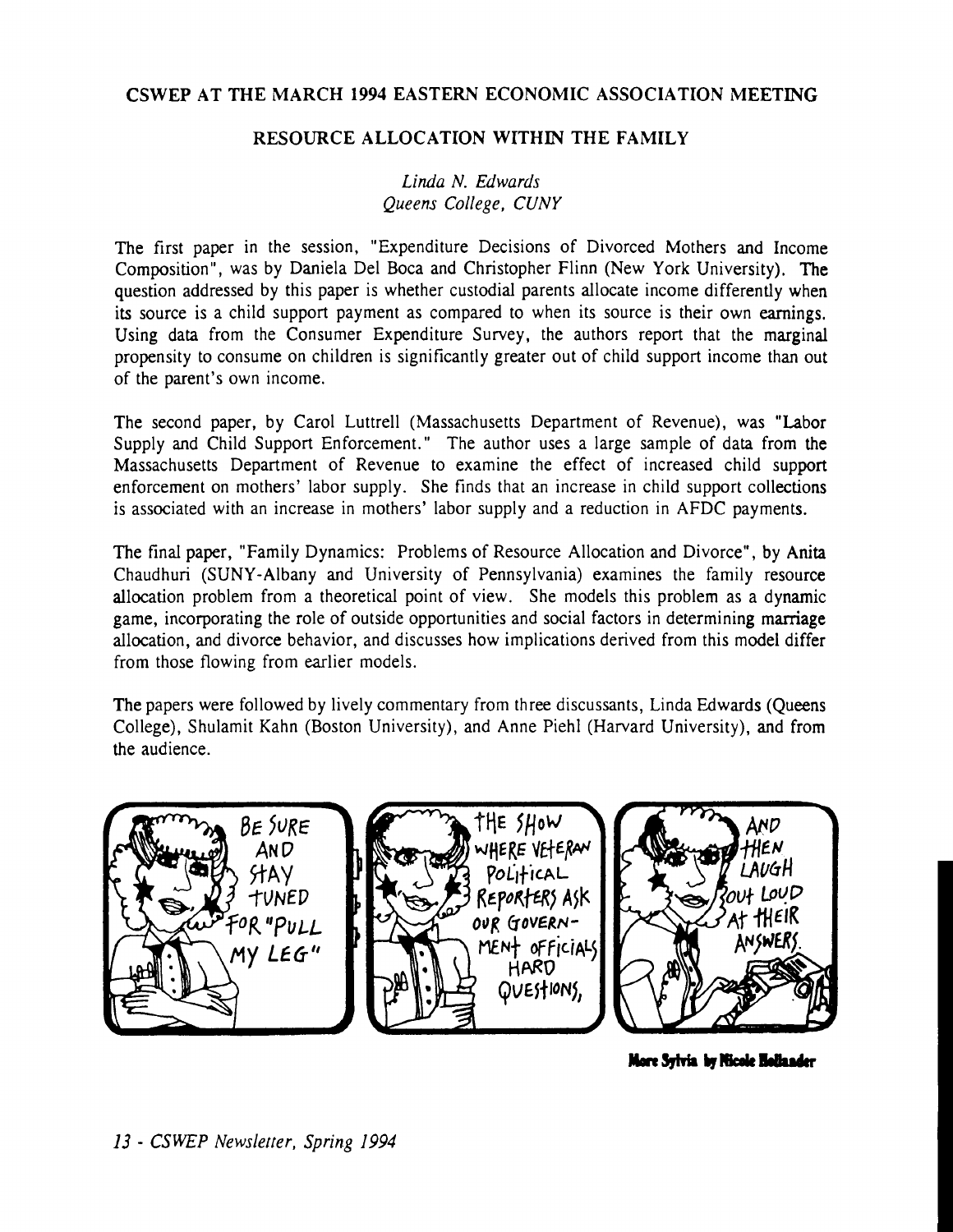#### CSWEP-SPONSORED SESSIONS WESTERN ECONOMIC ASSOCIATION MEETING

Vancouver, B.C. July 1-3, 1994

SESSION: Distributional Impacts (CSWEP & IAFE) Chair: Joni Hersch, University of Wyoming Date: Friday, July 1; 8: 15-10:OO a.m.

- (1) Mary Young, Southwestern University "NAFTA: Implications for Women's Employment in the U.S."
- (2) Fiona MacPhail, University of Northern British Columbia "Competing Explanations of Increased Earnings Inequality in Canada, 1981-1989: Why Gender Differentiated Labour Market Policies are Required"
- (3) Michele Pujol, University of Victoria "Distributed Impact of Pay Equity"
- (4) Patricia A. Fouts and Carter H. Lewis, Decision Analysis Corporation of Virginia "Estimating the Direct Effects of Fuel Pricing Policies: A Distributional Impact Across Income Groups"

Discussants: Mary C. King, Portland State University Joni Hersch, University of Wyoming

SESSION: Family Resource Allocation and Decision Making Chair: Ivy E. Broder, The American University Date: Friday, July 1; 12:30-2:15 p.m.

- $(1)$ Ora Freedman and Cliff Kern, SUNY, Binghamton "The Impact of Working Wives on Residential Choice"
- $(2)$ Anita Chaudhuri, University of Pennsylvania Family Dynamics: Problems of Resource Allocation and Divorce"
- $(3)$ Shelly Lundberg, Robert Pollak, University of Washington and Terry Wales, University of British Columbia "Intra Family Distribution: Consumption Response to the UK Child Benefit"
- Joni Hersch, University of Wyoming and Leslie Stratton, University of Arizona  $(4)$ "Why Housework Lowers Wages: Time vs. Effort"
- Discussants: Jane Firesen, Simon Fraser University Larry Singell, University of Oregon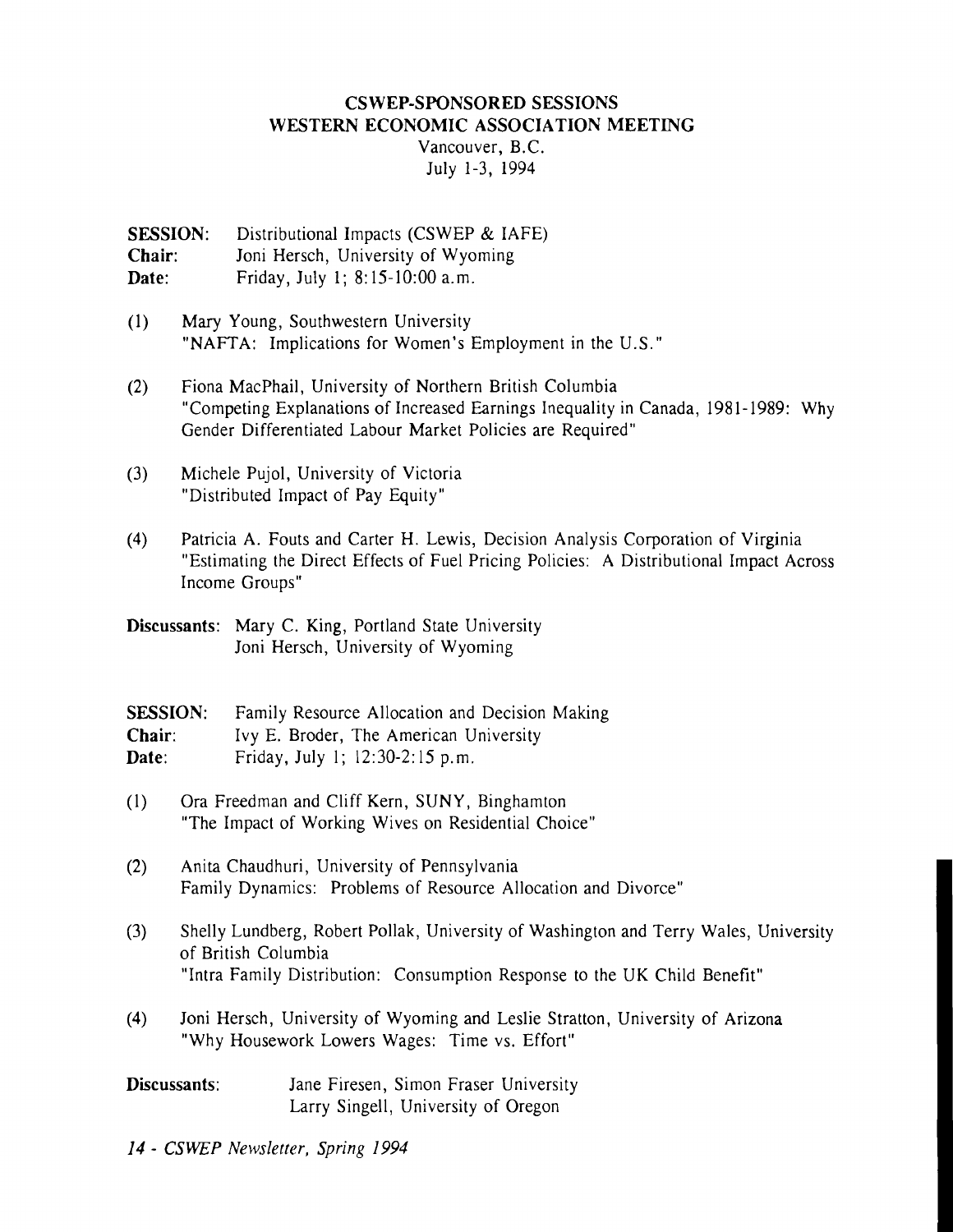| <b>SESSION:</b> |                                        |  |  | Two Approaches to Environmental Policy: |  | Bargaining and Market |  |  |
|-----------------|----------------------------------------|--|--|-----------------------------------------|--|-----------------------|--|--|
|                 | Instruments                            |  |  |                                         |  |                       |  |  |
| Chair:          | John Tschirhart, University of Wyoming |  |  |                                         |  |                       |  |  |
| Date:           | Saturday, July 2; 2:30-4:15 p.m.       |  |  |                                         |  |                       |  |  |

- (1) Edna Loehman, Purdue University "Cooperation in Solving Environmental & Public Good Problems"
- (2) Alison Del Rossi, University of Wyoming "Bargaining over Property Rights under a Threat of Litigation"
- (3) Elizabeth Wilman, University of Calgary "Transaction Costs and Market Based Instruments"
- **(4)** Karen Palmer, Resources for the Future Alan Krupnick, President's Council of Economic Advisors Hadi Dowlatabadi, Carnegie Mellon University Stuart Siegel, Carnegie Mellon University "Social Costing of a Mid-Atlantic Electric Utility"
- Discussants: Charles Mason, University of Wyoming Ronald Johnson, Montana State University John Tschirhart, University of Wyoming

**SESSION:** The Role of Women in Economic Development Chair: Sharon Lockwood, The American University Date: Sunday, July 3; 8: 15- 10:OO a.m.

- (1) Nwanganga Shields, Human Resources Incorporated "African Women in Agriculture: Access to Credit"
- (2) Margaret Hagen-Wood, Inter- American Development Bank "Women's Empowerment and Economic Reality in Latin America"
- (3) Pushpa Nand Schwartz, formerly with Work Bank "Half Slave, Half Free: Gender Relationships in South Asia"
- (4) Gloria Scott, formerly with World Bank "Some Female Dimensions of Sustainable Development"

Discussant: Gloria Scott, formerly with World Bank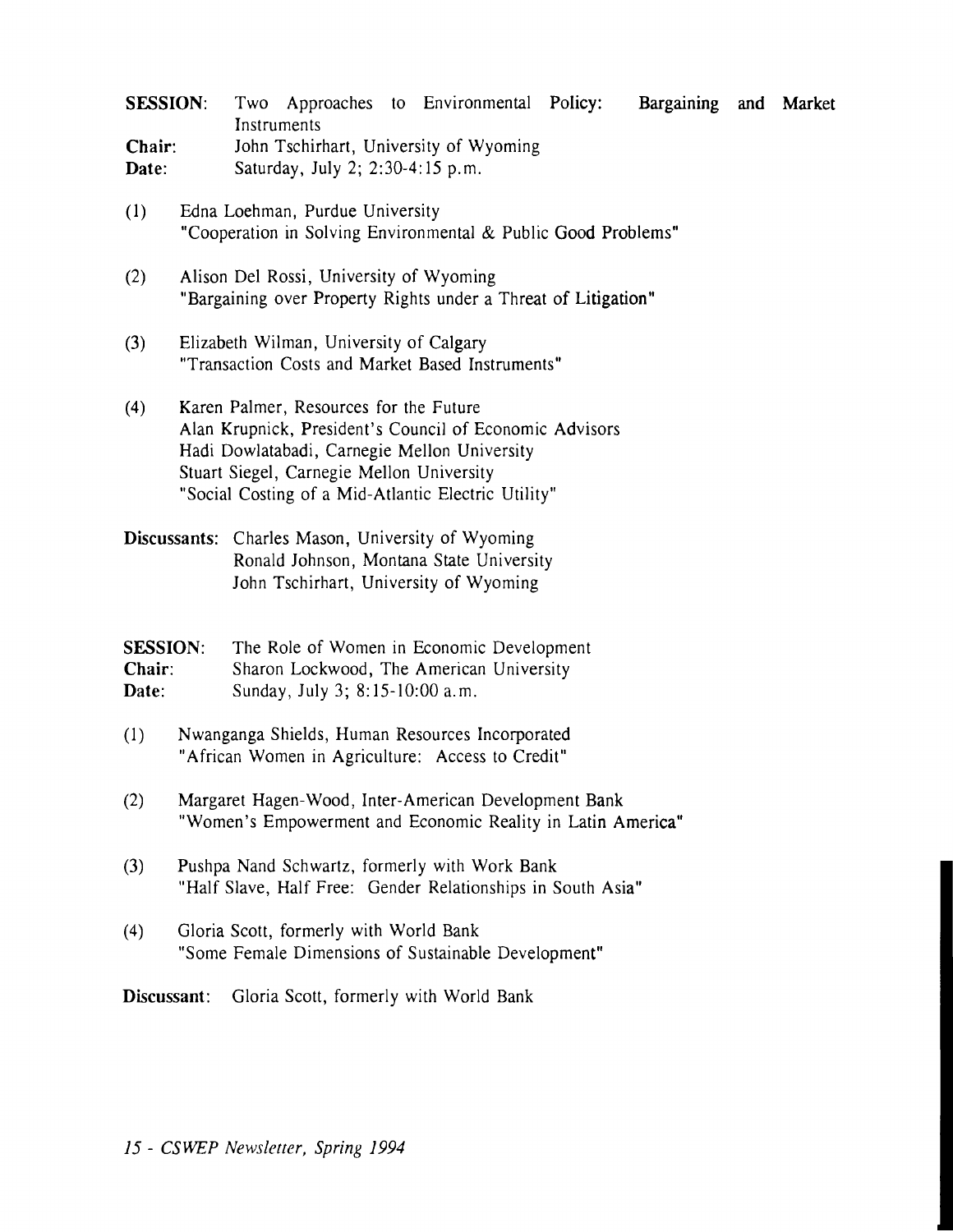# **BIOGRAPHICAL SKETCHES OF CSWEP BOARD MEMBERS**

# **JO ANNA GRAY**

#### *University of Oregon*

Economics was not my first love. I focused on math and science in high school, and shortly after my seventeenth birthday headed for Rockford College, a small midwestern liberal arts institution. My intention to major in physics, a plan I apparently failed to impress upon my parents and Rockford's admissions counselors, was foiled by the absence of a physics major at Rockford, so I turned to economics.

At twenty, as a college senior, I made two of the better decisions of my life: I applied for admission to the University of Chicago and a National Science Foundation graduate fellowship. Both came through. Four years at Chicago were followed by a one-year visiting position at the University of Rochester where I finished my dissertation. The thesis produced two very successful articles and a job offer from the University of Pennsylvania, which I accepted. At Pennsylvania I discovered that the model of research I experienced in writing my dissertation - - sit back, wait for a good idea, and write it up -- was unreliable. After just eighteen months in academia, I took a leave to visit the Federal Reserve Board. I quickly decided to stay and from my new colleagues at the Federal Reserve I learned more reliable models of the research process. Five productive and enjoyable years in Washington D.C. followed.

In 1983 I left the Federal Reserve to work with a macro-econometrician at Washington State University. There I wrote my first empirical papers. I also married and had two children, both girls. Shortly after we married, my husband finished his Ph.D. in economics at WSU. He was hired immediately by the Ag Econ Department at WSU, and I gratefully discarded my visions of traveling the country in search of two positions with a newborn tucked among the suitcases. Three years later, however, as I neared delivery of our second child, the University of Oregon called. Wes made his visit shortly before Reggie was born, and she and I interviewed when she was ten days old. She got the job, we packed our bags for Oregon, and Wes and I once again found ourselves employed in the same department.

After three years at Oregon, I was offered the opportunity to serve a stint as department head. Administrative work consumes time and energy in great quantities, and I have worked hard (with less success than I would like) to preserve time for research. Nonetheless, I enjoy the job. I continue to grapple with the problems of balancing the demands of job and family, and with the challenges of sharing a home life and a work life with my spouse. But for those who doubt the ability of individuals and institutions to accommodate dual-career couples, my experiences offer some reassurance. Wes and I have not had difficulty finding employment in the same area or, for that matter, at the same institutions. Indeed, Wes and I are both presently members of the department I head. Removing myself from decisions concerning his salary, promotion, and teaching assignments has required only modest amounts of imagination in addition to the goodwill and support of my colleagues. While my experience may not be typical, it is possible, and I offer it as a counterpoint to less optimistic assessments.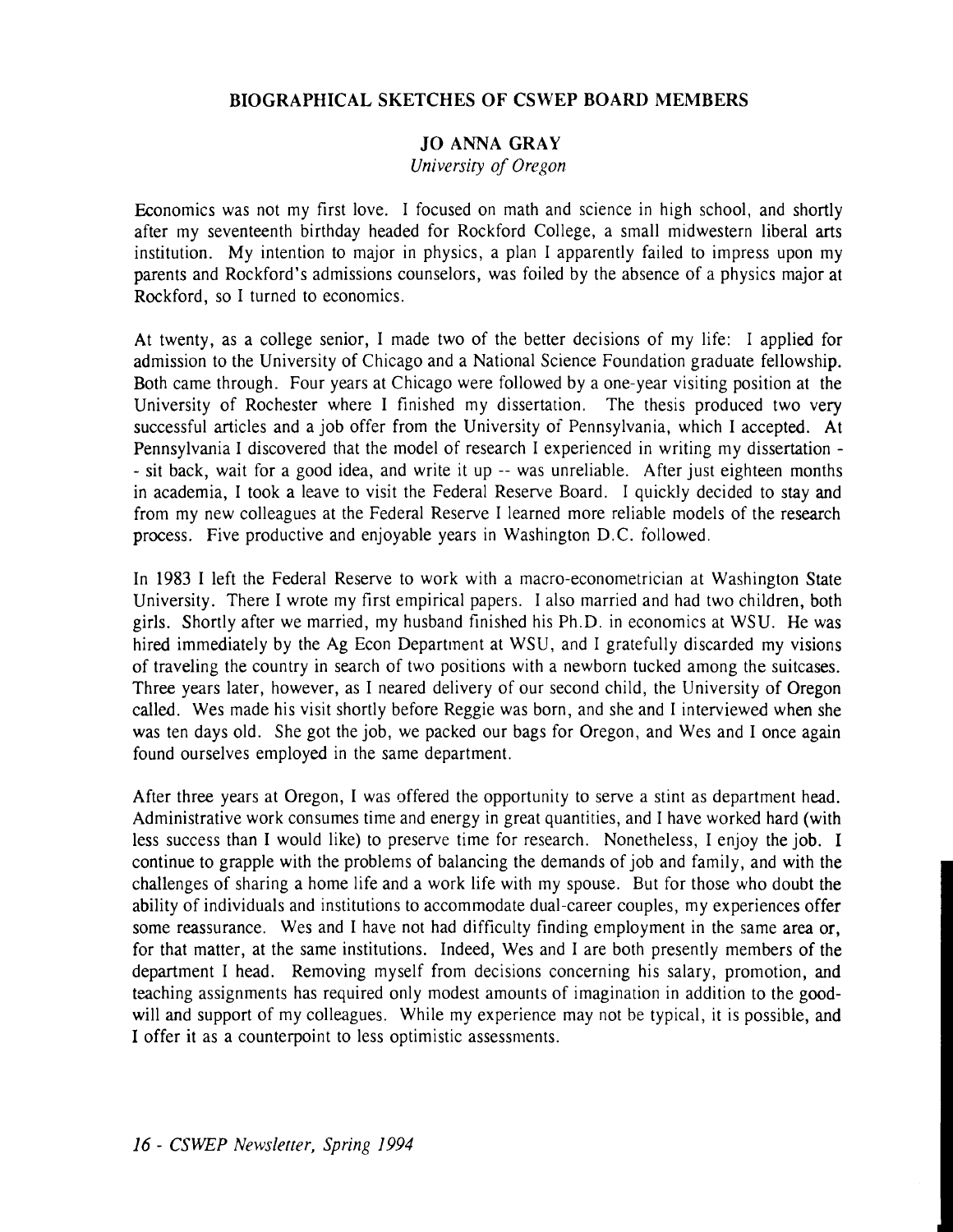#### **BIOGRAPHICAL SKETCHES OF CSWEP BOARD MEMBERS**

#### **LINDA N. EDWARDS**

*Queens College and the Graduate Center, City University of New York* 

My interest in economics was the result of a series of serendipitous circumstances. As a child I was certain I would be an artist. But after studying geometry in tenth grade, I decided to become a mathematician. I went to the University of Pennsylvania as a math major. At that time students were required to take courses in a variety of areas. I needed a course in the Social Sciences, and chose principles of economics. An inspiring teacher, Herbert Levine made economic theory seem like the most logical and obvious way to analyze human behavior. I also liked the way that mathematics was used in economics. I was hooked. I graduated with a major in Mathematics, but a strong interest in Economics.

It was not altogether surprising that my first job after graduating was as a research assistant at the National Bureau of Economic Research in New York. I quickly learned that I would rather be the person who assigned the computational work to a research assistant than be the assistant, and soon began graduate work in economics at Columbia. I specialized in labor economics under the excellent mentoring of Jacob Mincer and Gary Becker, writing my dissertation on the economics of education.

After receiving my Ph.D. from Columbia, I went to Queens College at the City University of New York, where I have spent my entire professional career (with the exception of a one-year visit at the Catholic University of Louvain in Belgium). My research has focused on a variety of issues in labor economics, beginning with papers on the economics of education and continuing with work on the economics of the family (at the National Bureau of Economic Research with Michael Grossman) and on public sector unions. In addition, I have coauthored papers with my husband, Frank Edwards, on banking and consumer credit regulation and on manipulation in futures markets. Recently, I studied the impact of the Japanese Equal Employment Opportunity Law on the status of women in Japan, and am just now beginning a project on home-based work.

Combining a career and family is a perennial and always engrossing topic in this newsletter. Here is how I have managed this challenge. Selecting the right husband is a critical first step (admittedly, there is a lot of luck involved in getting this decision just right). My husband is a financial economist and a professor at Columbia University. He understands and sympathizes with the life of an academic, and has been a constant support at all stages of my career. A second way that I have coped with the conflicting pulls of family and career is by engaging in a form of joint production. Throughout our careers, and especially when our two children were young, Frank and I have collaborated on some of our research. This collaboration has allowed us to combine consumption and production: we have had the pleasure and stimulation of working together, while at the same time turning out publishable papers. Finally, the choice of an academic career, with its tremendous flexibility, made it possible for me to combine a career with child-rearing. Yes, there is the life-cycle problem: the tenure and biological clocks run simultaneously. But in my experience, postponing child-bearing during those early careerbuilding years is amply rewarded later with a life style that permits you to spend time at home when your children are awake and alert, while still being able to pursue a reasonably active professional career.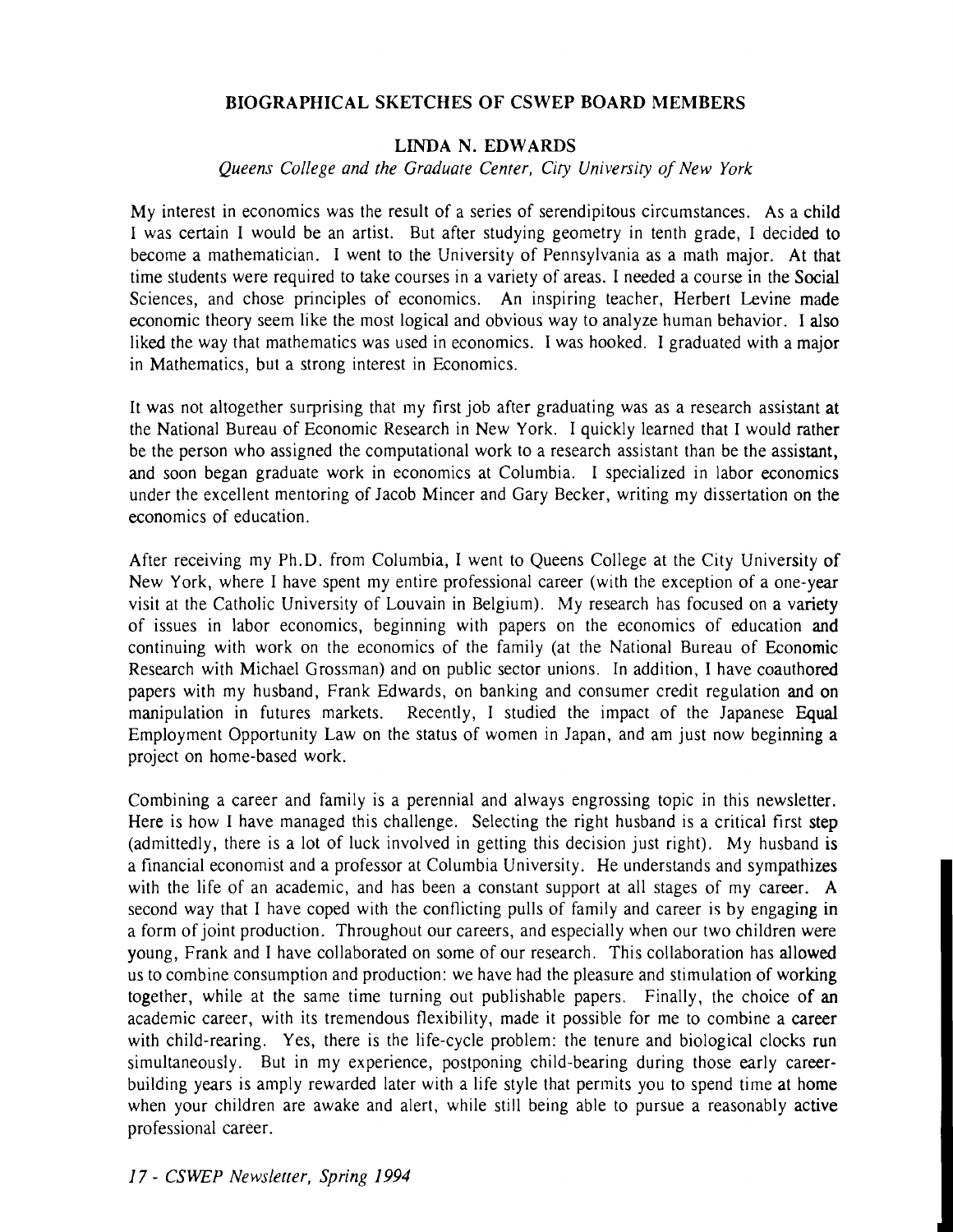#### NEWS AND NOTES

Elizabeth Field-Hendrey and Joan Nix, Queens College, CUNY, have received tenure.

M. Anne Hill, Queens College, CUNY, has been promoted to full professor.

Mary A. Marchant, assistant professor of agricultural economics at the University of Kentucky, has just published her book Achieving Diversity: The Status and Progress of Women and African Americans in the Agricultural Economics Profession; published by Garland Publishing Company.

A New CSWEP Roster will be published this fall. As in the past years, the Roster will be available to all CSWEP members free of charge. However, this year we will ask all members who wish to receive a copy of the roster to indicate this desire by checking off a box on the Fall, 1994 CSWEP dues form. Otherwise, it will not be sent. We are making this change in procedure so as to avoid sending copies of the Roster to those members who do not wish to receive it (the Roster is heavy and costly to send). Therefore, if you wish to receive the Fall, 1994 issue of the Roster, be sure to check off the appropriate box on the dues form that will be arriving in early fall.

#### **OBITUARY**

This is to advise readers of the recent death of Jill Bury. Jill worked in the Congressional Budget Office and served as Nancy Gordon's assistant during Nancy's tenure as CSWEP chair. Jill died in December after a long battle with cancer.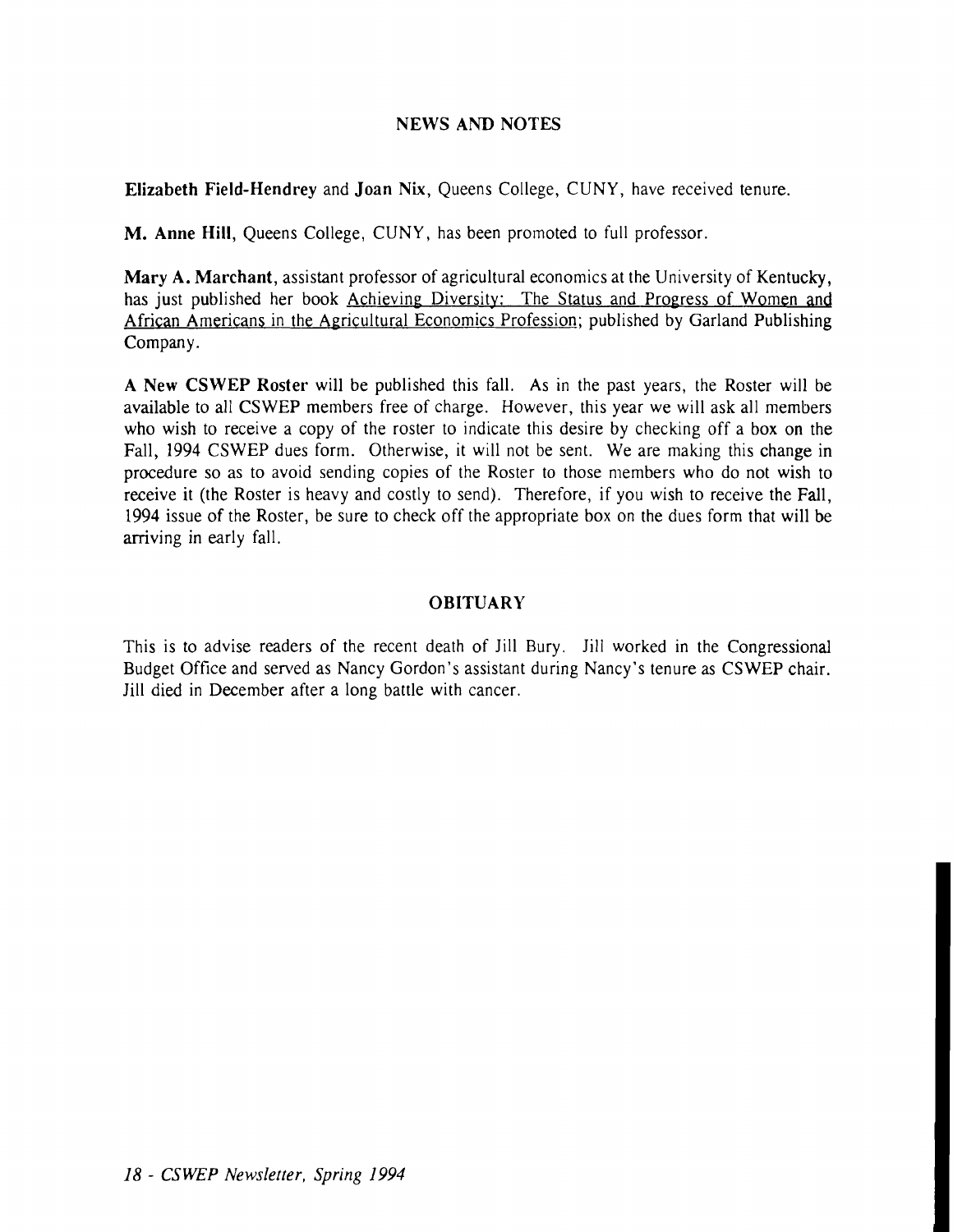#### **MENTORING PROJECT BEING PLANNED**

In April Susan Feiner (Hampton University), Janice Madden (The University of Pennsylvania) and Myra Strober (Stanford University) submitted a proposal to FIPSE (Fund for the Improvement of Post Secondary Education) entitle "Enhancing the Graduate School Experiences of Female Doctoral Candidates in Economics." If funded this project will match 18 senior female economists with 54 female graduate students in 18 Ph.D. granting economics departments. The primary objective of the project is to have successful female economists provide mentoring and support to women in graduate programs. The project also contains a substantial outreach and education component designed to address issues of the "chilly climate" in economics. Information on funding will be available by mid-summer and the project will be looking for an initial group of members in late summer/early fall. For further information contact Susan Feiner: 8041220-9169 (email is preferred:sffein@mail.wm.edu)

# **JOB OPENINGS--ACADEMIC**

For academic positions, the information is usually presented in the following order: University and person to contact; level of position (such as associate or visiting professor); specialization; whether the position is tenure-track/tenured or not; whether a Ph.D. is required; and deadline for applications.

**Editor's Note:** You may notice some vacancy announcements whose deadlines have recently passed. They are included intentionally because deadlines are often extended and such announcements can provide information about the general state of the job market. There is no charge for advertising in the Newsletter.

**Bowdoin College,** Gregory **P.** DeCoster, Chair, Dept. of Economics, Bowdoin College, Brunswick, ME 04011; visiting; Africana, Latin American, Asian, or Women's Studies preferred; 41 15/94.

**Iowa State University, Donna Cowan, 124 MacKay ISU, Ames, IA 50011 (FAX 515-294-0190)** for further information); Chair: Human Development and Family Studies, College of Family and Consumer Sciences; 7/15/94 or until filled.

**Wright State University, Lake Campus,** Ronda Krogman, Dean's Secretary, Wright State University - Lake Campus, 7600 St., Rt. 703, Celina, Ohio 45822; instructor or assistant professor; business statistics, economics; yes; MBA required, Ph.D. preferred; 5/31/94 until filled.

# **CALL FOR PAPERS**

*Signs: Journal of Women in Culrure and Sociery* seeks submissions for a special issue on feminist theory and practice, tentatively slated for publication in summer 1996. Please submit articles (in triplicate) no later than September 1, 1994, to *Signs,* 495 Ford Hall, 224 Church Street S.E., University of Minnesota, Minneapolis, MN 55455. Guidelines in "Notice to Contributors" printed in an issue of the journal published since Autumn 1992 should be observed. For further information, contact Joeres or Laslett at *Signs* (612-625-1813).